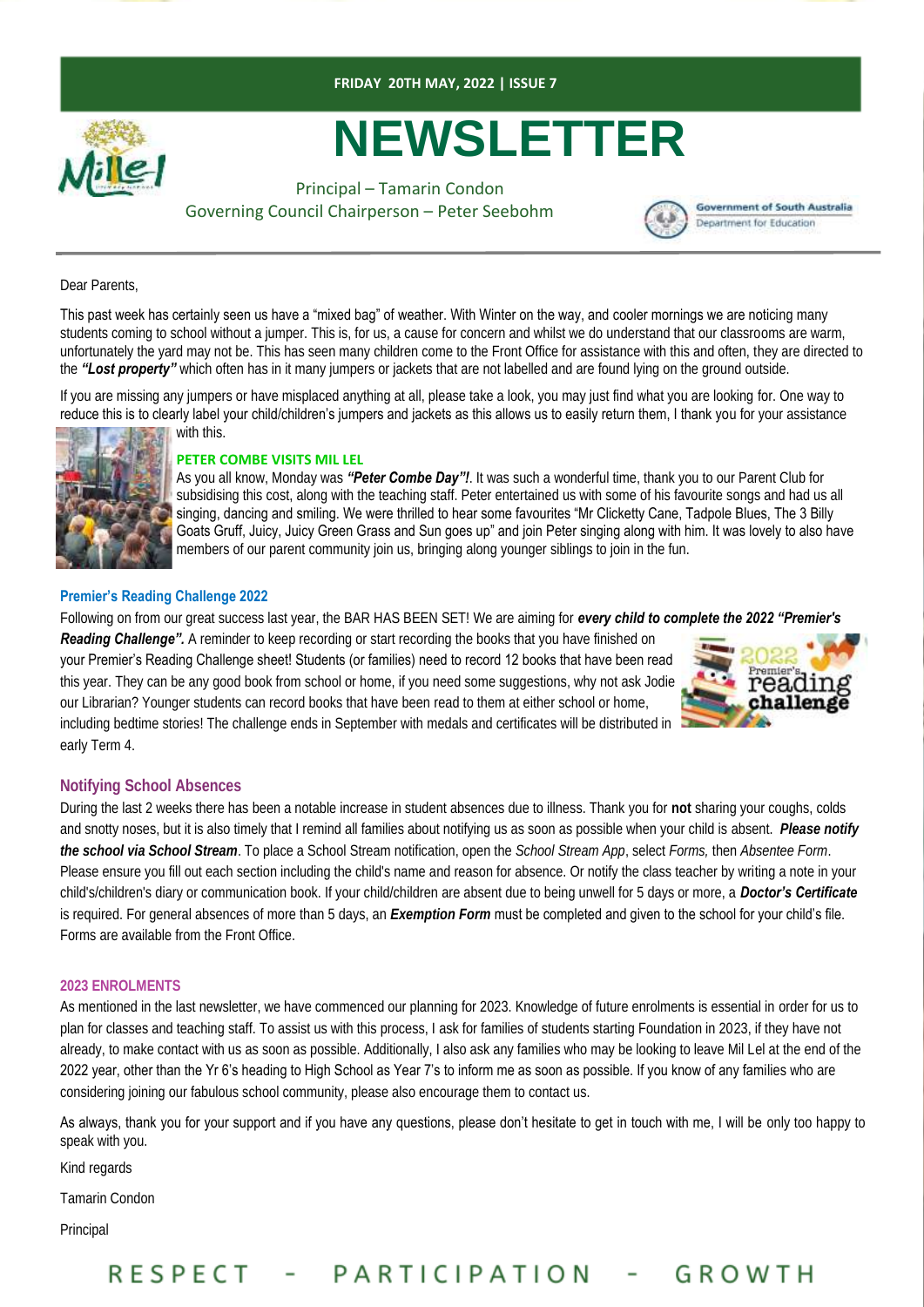# From our Pastoral Care Worker, Belinda Tilley

**Thoughts on behaviour: Monkey see. Monkey do.** 

An adult who has flipped their lid, cannot help a child who flips their lid. We must manage ourselves and our behaviours if we hope to see our children being able to manage themselves and their behaviour.

In his book 'Man's Search for Meaning', Viktor Frankl states: "Between stimulus and response there is a space. In that space is our power to choose our response. In our response lies our growth and our freedom." The space that is referred to can be seen as the need to be mindful and self-aware of how we are feeling and therefore manage our response to our children.

"The relationship between a child/young person and a caring adult is the fundamental basis of all behaviour support. Children and young people are most likely to behave in a positive, inclusive and respectful manner when they are supported by a caring adult who models this behaviour, and who teaches, guides and supports the child/young person to do the same."

Behaviour is learnt. Whether your child is a toddler, tween or teenager; their behaviour will always be shaped by how you and those around them behave. You see, children watch others, and from watching others they learn what to do.

Ask yourself "Am I managing myself first & am I modelling positive behaviours for my child?"(1)

*\* Check whether you follow the rules that you set for your child.*  Children have difficulty understanding how a rule can be broken "sometimes" by an adult without the adult receiving punishment. Therefore, when we try to discipline the child for breaking a rule we have set, we are likely to get the response, "but how come you're allowed and I'm not."

*\* Be cautious of modelling unhealthy behaviour.*  To get our children to develop healthy habits, we need to be cautious of the behaviours that we are engaging in around them.

## *\* Do you show them, rather than just telling them?*

Model the healthy behaviours rather than just telling them to do them. A child might not understand or know how to do what you are telling them to do. Also, children do not enjoy being lectured. Therefore, next time you are telling your child to do something, take a moment to show them what you would like them to do.

*\* Do I take time to manage my own emotions and behaviours before responding to my child?* First regulate then respond.



*\* Am I using positive communication ? Is this talking or fighting communication?*  (2) Check your tone and expression, your face and body & words.

References: (1) [Behavioural Modelling in Children -](https://www.childdevelopmentclinic.com.au/behavioural-modelling.html) Child Development Clinic

(2) Kimochis 7 keys to communication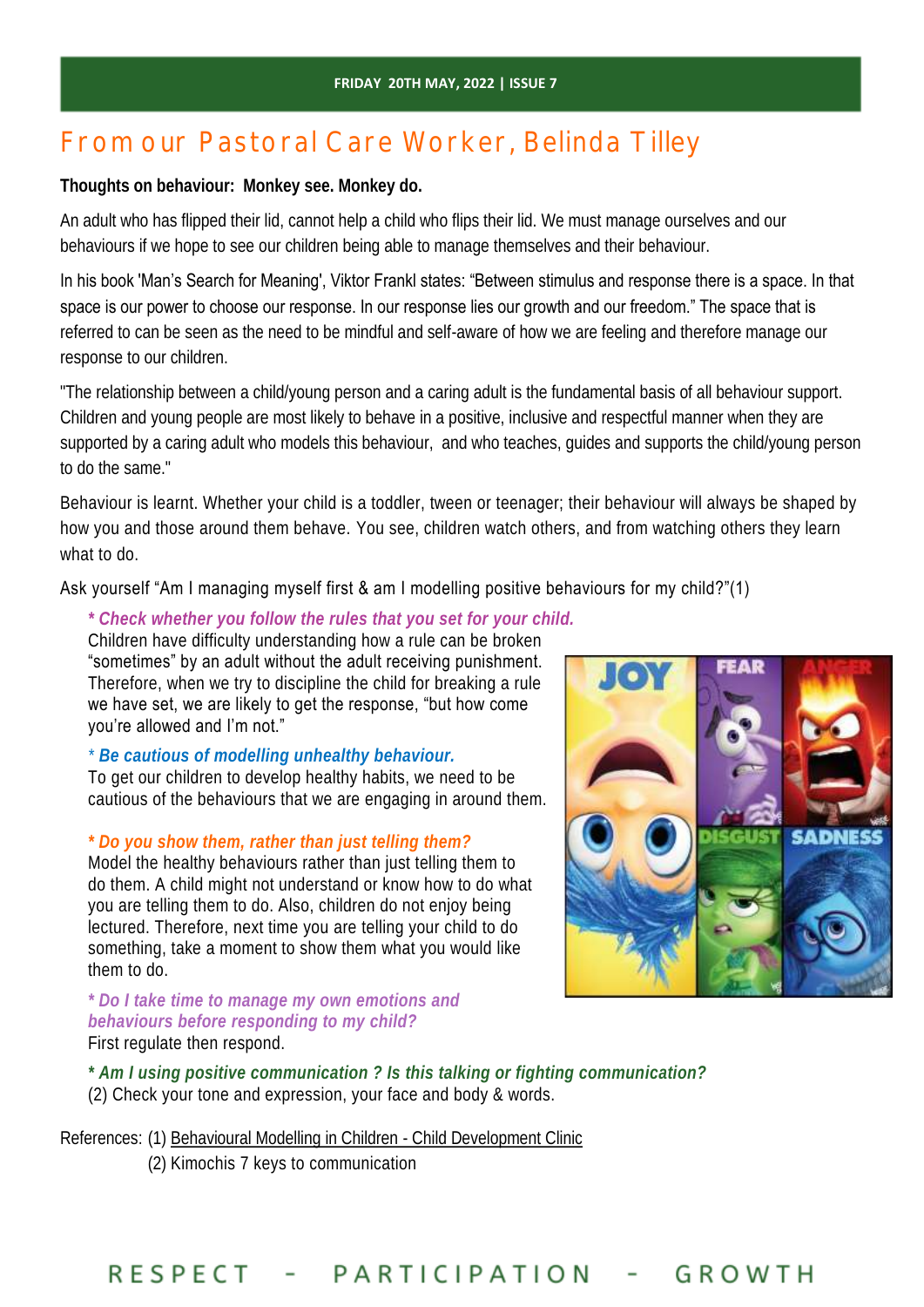We have had a case of School sores (Impetigo) at school; please see the information below to assist with any questions you may have.

# School sores (impetigo) - including symptoms, treatment and prevention

School sores (impetigo) are a superficial skin infection caused by Staphylococcus or Streptococcus bacteria, or sometimes both. They are most common in children.

#### How school sores are spread

The bacteria can easily spread to other parts of the infected person's body or to other people directly by contact with sores or indirectly by contact with contaminated clothes.

## **Signs and symptoms of school sores**

School sores appear as a flat, yellow, crusty or moist patches on the skin (see image), usually on exposed parts of the body such as the face and legs. The sores are often greater than 1cm in diameter.

## **Diagnosis of school sores**

Diagnosis is based on examination of the sores. Dry, cracked skin serves as an area

for growth of the Streptococcus and Staphylococcus bacteria.

#### Incubation period

(time between becoming infected and developing symptoms) 4 to 10 days.

## **Infectious period**

(time during which an infected person can infect to others) As long as there is discharge from the sores. School sores are extremely infectious.

## **Treatment for school sores**

Your doctor may recommend antibiotic cream for mild and localised school sores. Antibiotics by mouth may be needed for multiple school sores and recurrent school sores.

Any sores on exposed surfaces should be covered with a watertight dressing.

## **Prevention of school sores**

School sores can be prevented by the following measures:

- . Exclude people with school sores from childcare, preschool, school and work until appropriate treatment has commenced. Any sores on exposed surfaces should be completely covered with a dressing.
- . Good handwashing procedures should be encouraged.

## **Useful links**

- . Exclusion periods from childcare, preschool, school and work
- **Hand hygiene**
- National Healthy Skin Guideline

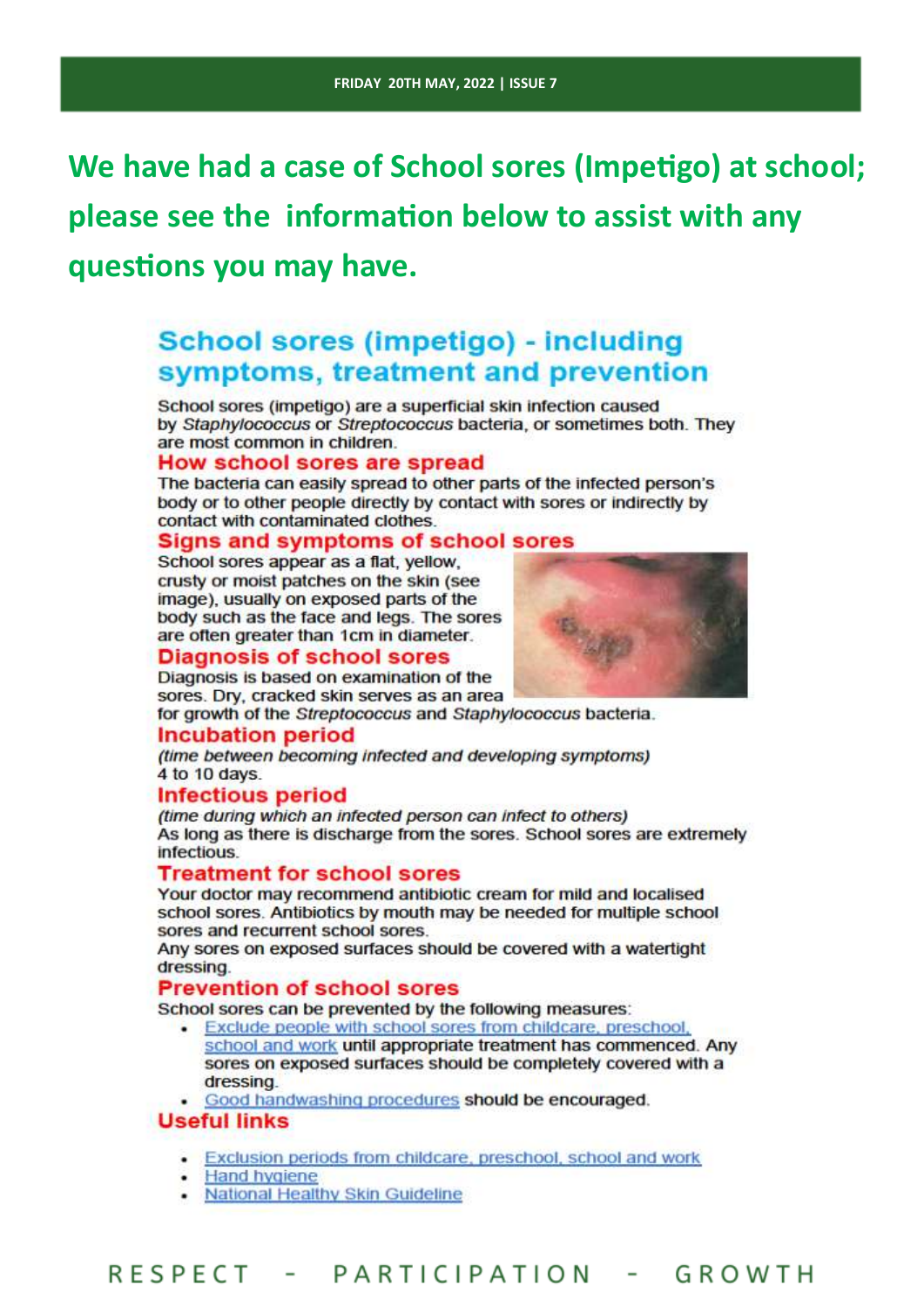#### **FRIDAY 20TH MAY, 2022 | ISSUE 7**



**RESPECT** PARTICIPATION GROWTH